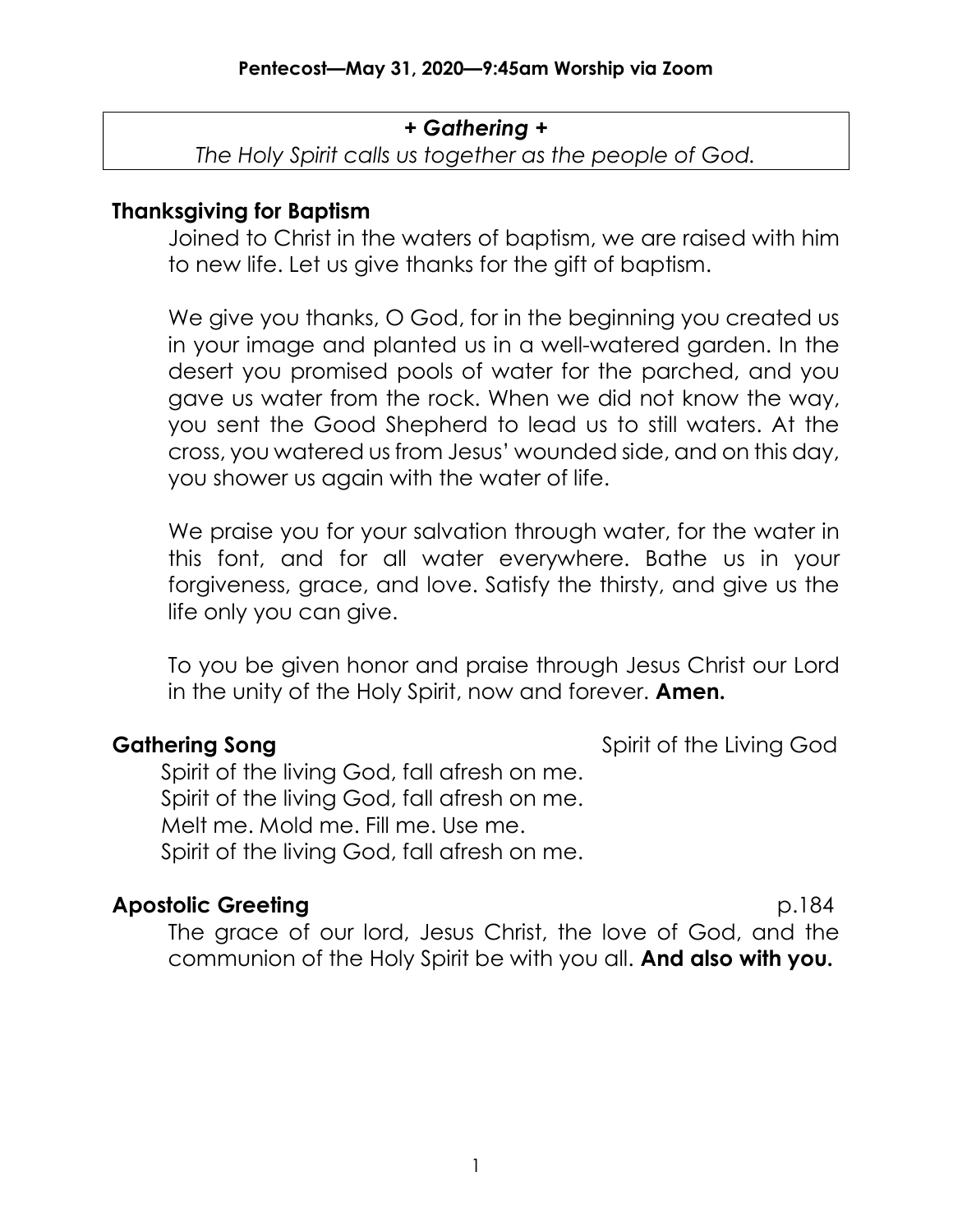### Pentecost—May 31, 2020—9:45am Worship via Zoom

## **Prayer of the Day** p.36

O God, on this day you open the hearts of your faithful people by sending into us your Holy Spirit. Direct us by the light of that Spirit, that we may have a right judgment in all things and rejoice at all times in your peace, through Jesus Christ, your Son and our Lord, who lives and reigns with you and the Holy Spirit, one God, now and forever. Amen.

### + Word +

God speaks to us in scripture reading, preaching, and song.

## **First Reading Acts 2:1-21**

A reading from Acts.

<sup>1</sup>When the day of Pentecost had come, [the apostles] were all together in one place. 2And suddenly from heaven there came a sound like the rush of a violent wind, and it filled the entire house where they were sitting. 3Divided tongues, as of fire, appeared among them, and a tongue rested on each of them. <sup>4</sup>All of them were filled with the Holy Spirit and began to speak in other languages, as the Spirit gave them ability. 5Now there were devout Jews from every nation under heaven living in Jerusalem. <sup>6</sup>And at this sound the crowd gathered and was bewildered, because each one heard them speaking in the native language of each. 7Amazed and astonished, they asked, "Are not all these who are speaking Galileans? <sup>8</sup>And how is it that we hear, each of us, in our own native language? 9Parthians, Medes, Elamites, and residents of Mesopotamia, Judea and Cappadocia, Pontus and Asia, 10Phrygia and Pamphylia, Egypt and the parts of Libya belonging to Cyrene, and visitors from Rome, both Jews and proselytes, 11Cretans and Arabs—in our own languages we hear them speaking about God's deeds of power." 12All were amazed and perplexed, saying to one another, "What does this mean?" 13But others sneered and said, "They are filled with new wine." 14But Peter, standing with the eleven, raised his voice and addressed them, "Men of Judea and all who live in Jerusalem, let this be known to you, and listen to what I say. 15Indeed, these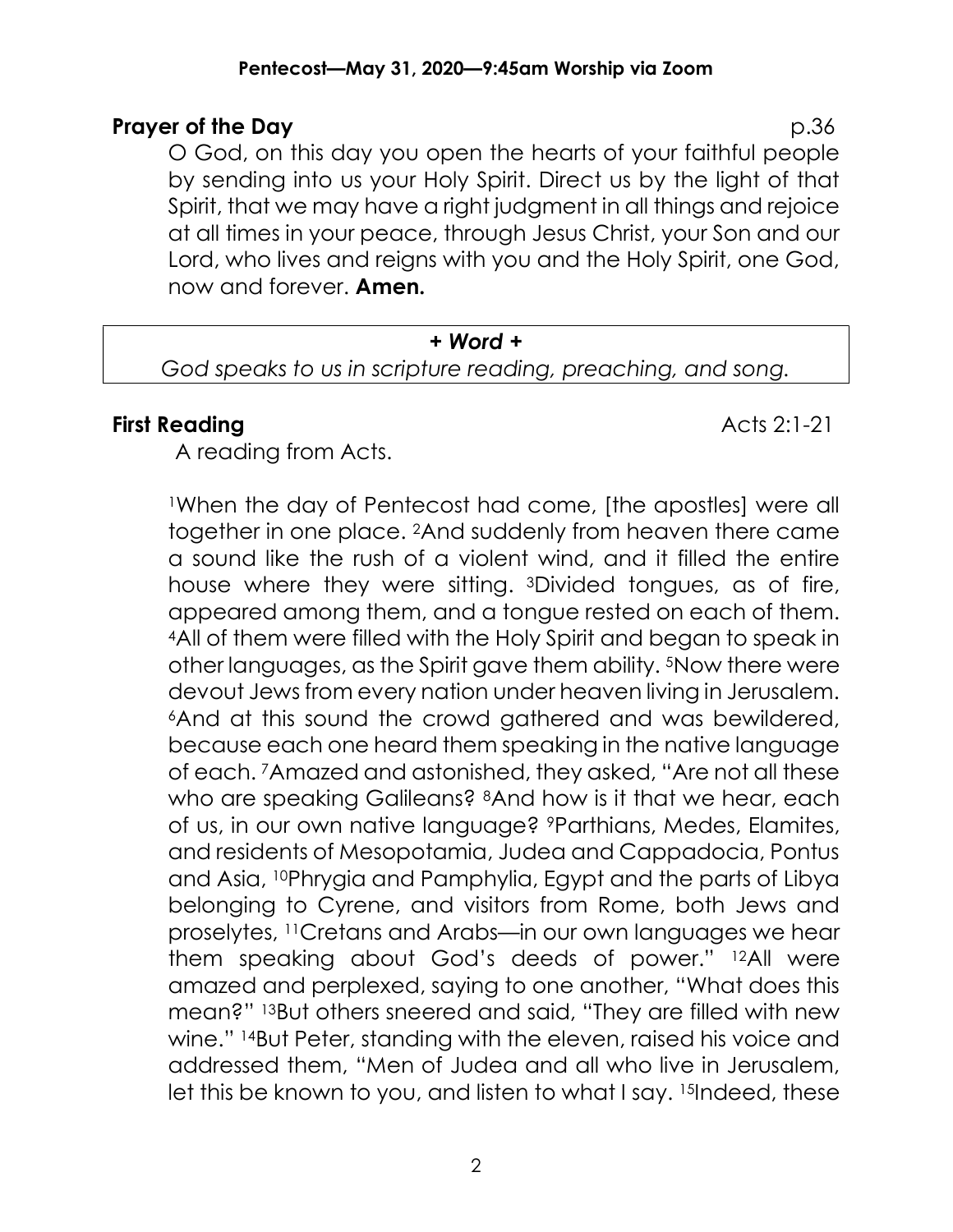are not drunk, as you suppose, for it is only nine o'clock in the morning. 16No, this is what was spoken through the prophet Joel: <sup>17'</sup>In the last days it will be, God declares, that I will pour out my Spirit upon all flesh, and your sons and your daughters shall prophesy, and your young men shall see visions, and your old men shall dream dreams. 18Even upon my slaves, both men and women, in those days I will pour out my Spirit; and they shall prophesy. 19And I will show portents in the heaven above and signs on the earth below, blood, and fire, and smoky mist. 20The sun shall be turned to darkness and the moon to blood, before the coming of the Lord's great and glorious day. 21Then everyone who calls on the name of the Lord shall be saved.' "

The Word of the Lord. **Thanks be to God**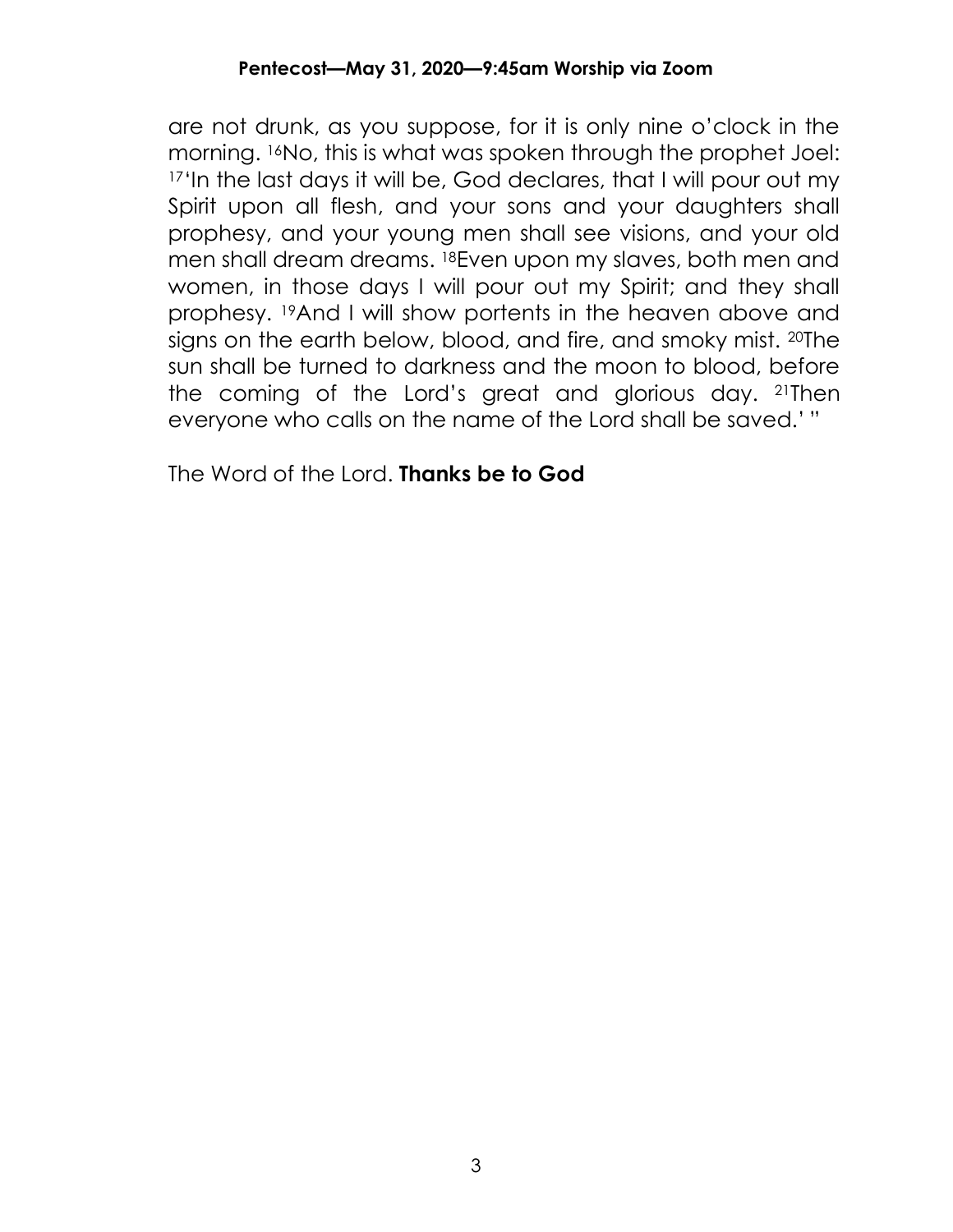# Psalm 104:24-34, 35b

Let us recite Psalm 104, verses 24 through 34 and 35b:

<sup>24</sup>How manifold are your works, O LORD!

In wisdom you have made them all; the earth is full of your creatures.

<sup>25</sup>Yonder is the sea, great and wide, with its swarms too many to number,

living things both small and great.

<sup>26</sup>There go the ships to and fro,

and Leviathan, which you made for the sport of it.

<sup>27</sup>All of them look to you

to give them their food in due season.

<sup>28</sup>You give it to them; they gather it;

you open your hand, and they are filled with good things.

<sup>29</sup>When you hide your face, they are terrified;

when you take away their breath, they die and return to their dust.

<sup>30</sup>You send forth your Spirit, and they are created;

and so you renew the face of the earth.

<sup>31</sup>May the glory of the LORD endure forever;

O LORD, rejoice in all your works.

32You look at the earth and it trembles;

you touch the mountains and they smoke.

<sup>33</sup>I will sing to the LORD as long as I live;

I will praise my God while I have my being.

<sup>34</sup>May these words of mine please God.

I will rejoice in the LORD.

35bBless the LORD, O my soul. Hallelujah!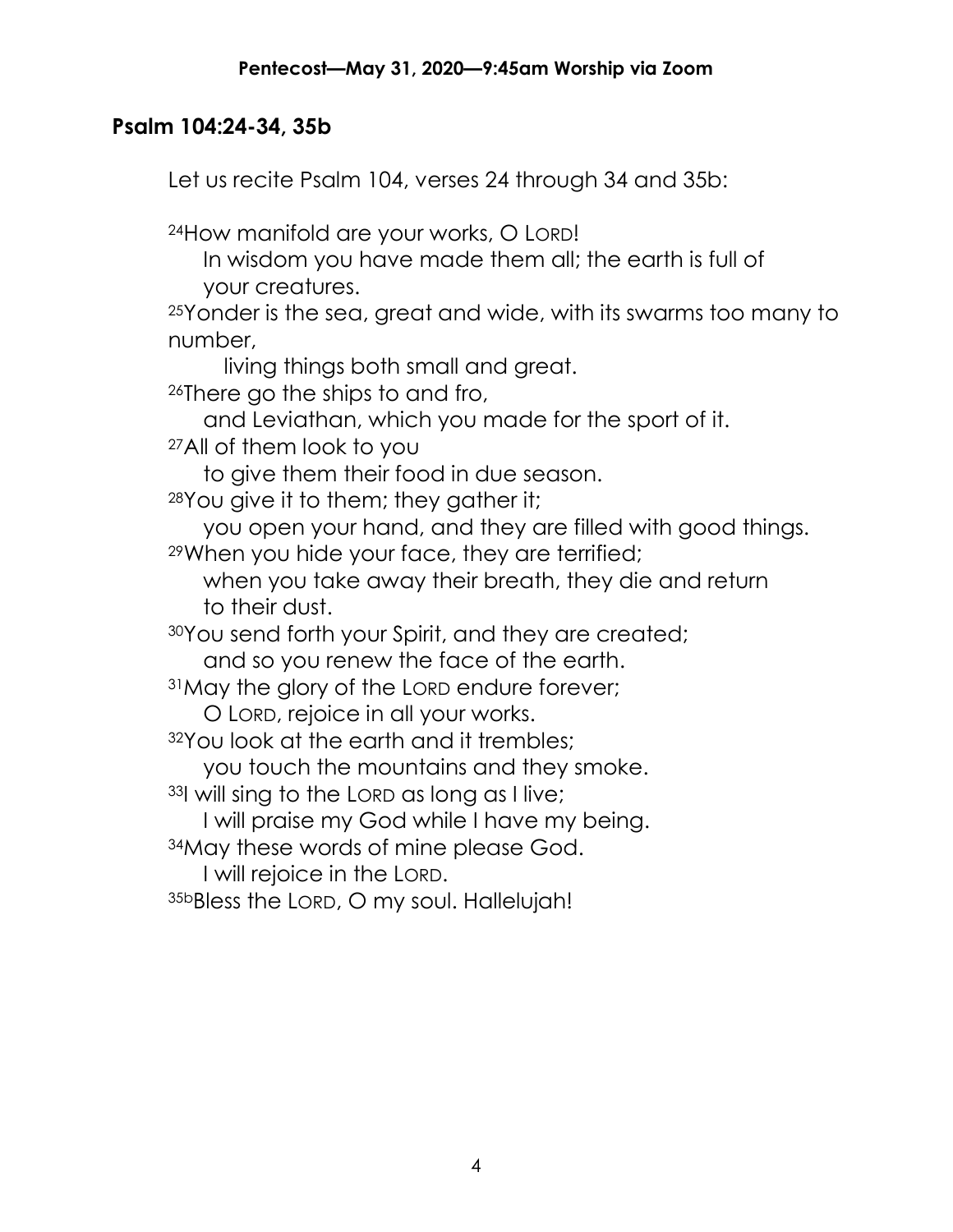Second Reading 1 Corinthians12:3b-13

A reading from First Corinthians:

3bNo one can say "Jesus is Lord" except by the Holy Spirit. 4Now there are varieties of gifts, but the same Spirit; <sup>5</sup>and there are varieties of services, but the same Lord;  $6$  and there are varieties of activities, but it is the same God who activates all of them in everyone. 7To each is given the manifestation of the Spirit for the common good. 8To one is given through the Spirit the utterance of wisdom, and to another the utterance of knowledge according to the same Spirit, <sup>9</sup>to another faith by the same Spirit, to another gifts of healing by the one Spirit, 10to another the working of miracles, to another prophecy, to another the discernment of spirits, to another various kinds of tongues, to another the interpretation of tongues. 11All these are activated by one and the same Spirit, who allots to each one individually just as the Spirit chooses. 12For just as the body is one and has many members, and all the members of the body, though many, are one body, so it is with Christ. 13For in the one Spirit we were all baptized into one body—Jews or Greeks, slaves or free—and we were all made to drink of one Spirit.

The Word of the Lord. **Thanks be to God** 

# Gospel Reading **Gospel Reading Cospel Reading**

The holy gospel according to John. Glory to you, O Lord.

<sup>19</sup>When it was evening on that day, the first day of the week, and the doors of the house where the disciples had met were locked for fear of the Jews, Jesus came and stood among them and said, "Peace be with you." 20After he said this, he showed them his hands and his side. Then the disciples rejoiced when they saw the Lord. 21Jesus said to them again, "Peace be with you. As the Father has sent me, so I send you." 22When he had said this, he breathed on them and said to them, "Receive the Holy Spirit. 23If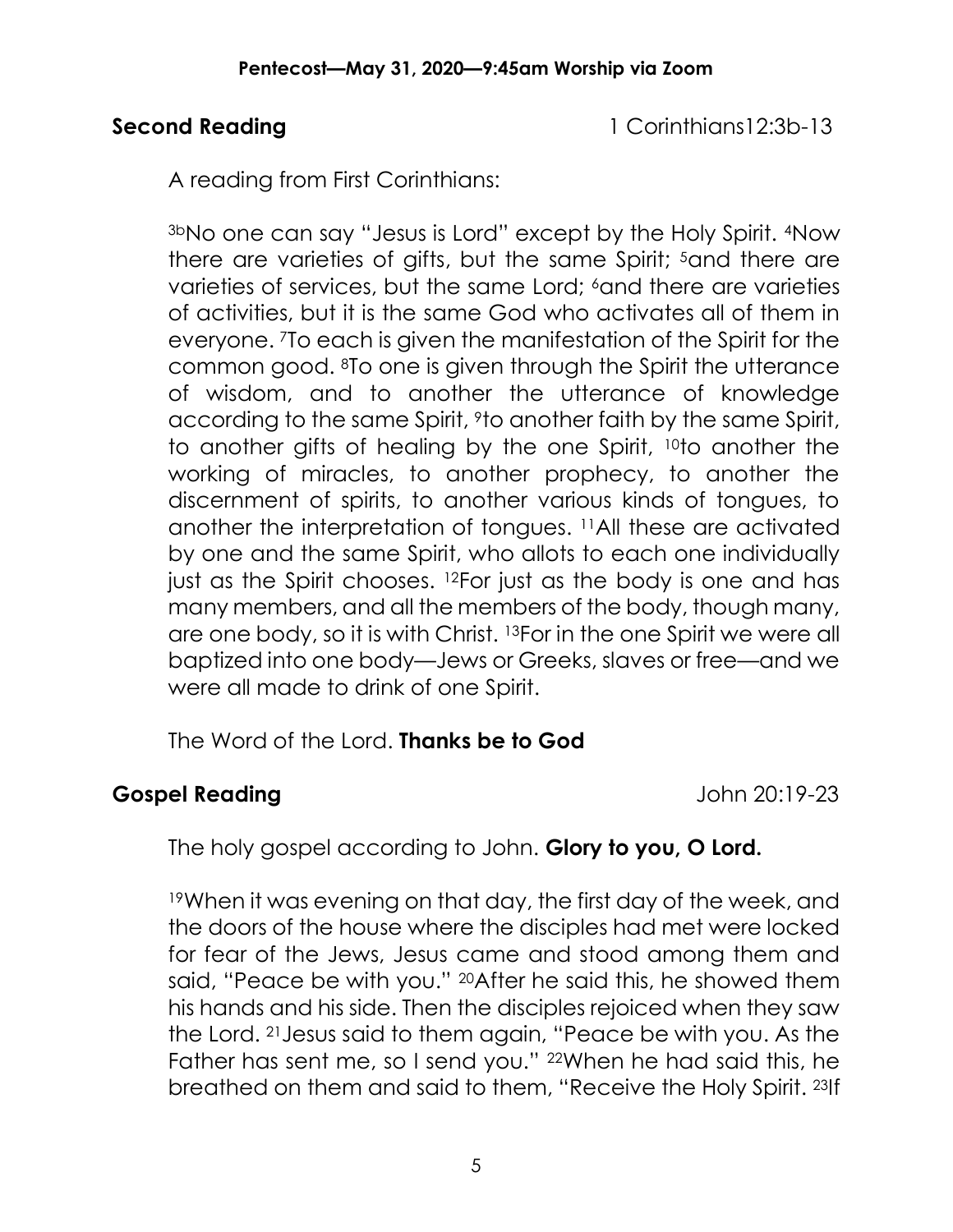O Living Breath of God

you forgive the sins of any, they are forgiven them; if you retain the sins of any, they are retained."

The gospel of the Lord. Praise to you, O Christ.

Sermon The Rev. Dr. John Myers

## Hymn of the Day  $#407$



Text: Osvaldo Catena, 1920-1986; tr. Gerhard M. Cartford, b. 1923 Music: VÅRVINDAR FRISKA, Swedish folk tune Tr. © 1998 Augsburg Fortress

Duplication in any form prohibited without permission or valid license from copyright administrator.

### 6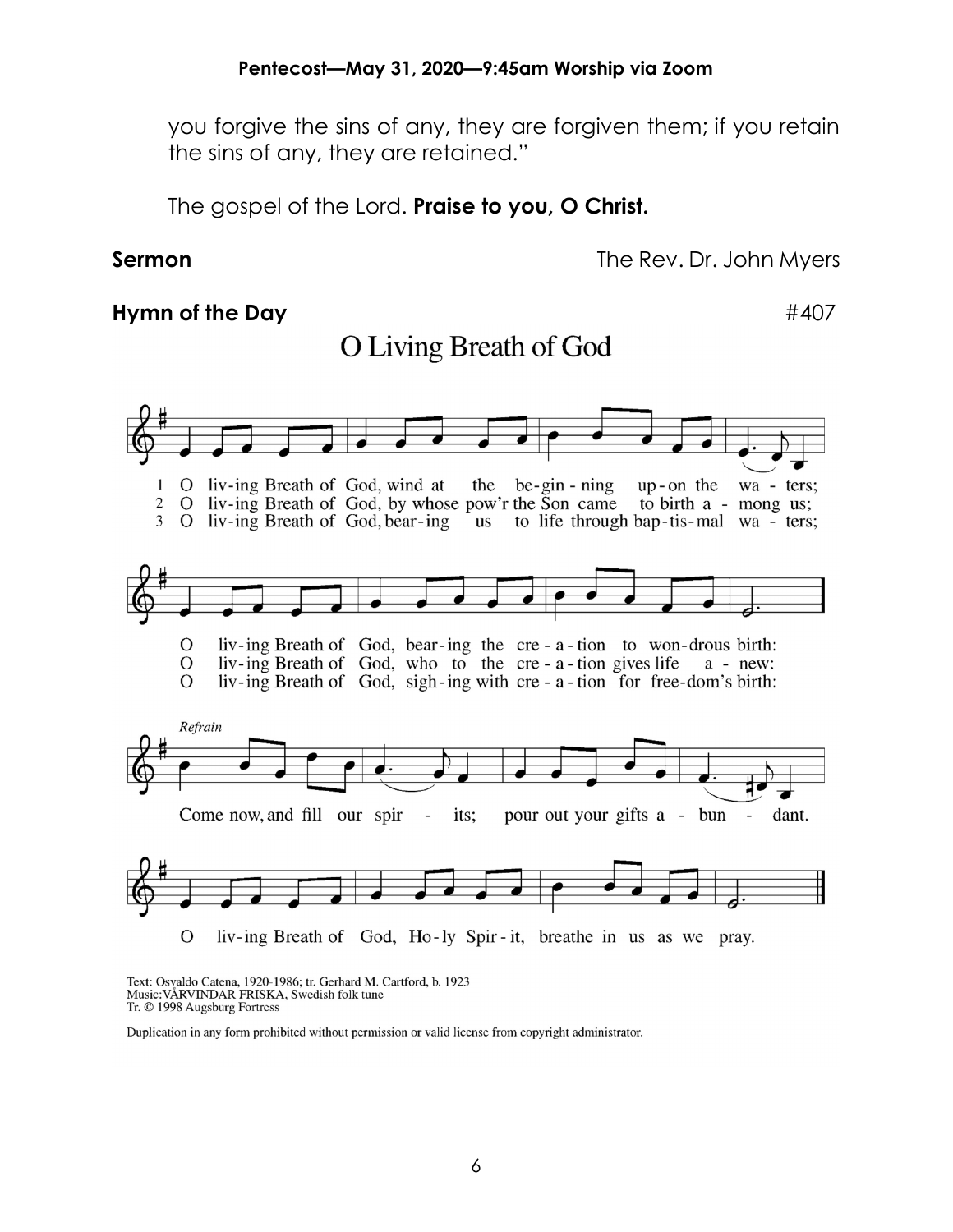# **Nicene Creed p. 104**

With the whole church, let us confess our faith with the words on the Nicene Creed:

We believe in one God, the Father, the Almighty, maker of heaven and earth, of all that is, seen and unseen. We believe in one Lord, Jesus Christ, the only Son of God, eternally begotten of the Father, God from God, Light from Light, true God from true God, begotten, not made, of one Being with the Father; through him all things were made. For us and for our salvation he came down from heaven, was incarnate of the Holy Spirit and the virgin Mary and became truly human. For our sake he was crucified under Pontius Pilate; he suffered death and was buried. On the third day he rose again in accordance with the scriptures; he ascended into heaven and is seated at the right hand of the Father. He will come again in glory to judge the living and the dead, and his kingdom will have no end. We believe in the Holy Spirit, the Lord, the giver of life, who proceeds from the Father and the Son, who with the Father and the Son is worshiped and glorified, who has spoken through the prophets. We believe in one holy catholic<sup>\*</sup> and apostolic church. We acknowledge one baptism for the forgiveness of sins. We look for the resurrection of the dead,

and the life of the world to come. Amen.

\* universal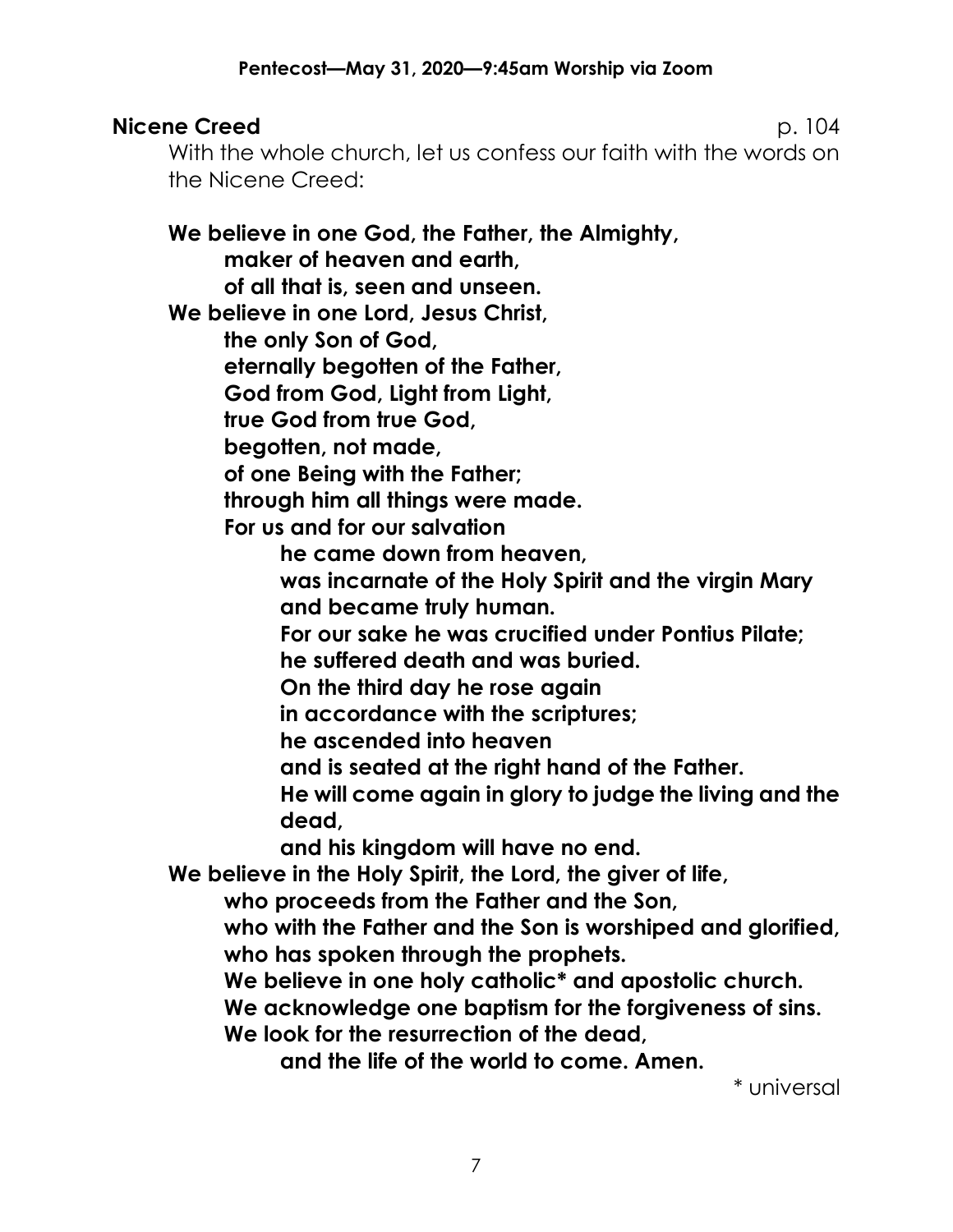## Prayers of Intercession

Uplifted by the promised hope of healing and resurrection, we join the people of God in all times and places in praying for the church, the world, and all who are in need.

A brief silence.

We call on your spirit of unity, giving thanks for our different vocations. Activate and utilize the diverse gifts present in your church, that they reveal your love for all. Lord, in your mercy, hear our prayer.

We call on your spirit of life, present in air, wind, humidity, storms, and oxygen in our atmosphere, breathing energy into all things. Heal with your breath the whole creation, especially those who struggle to breathe due to air pollution. Lord, in your mercy, hear our prayer.

We call on your spirit of righteousness. Wherever we as a people are divided, unite us. Wherever we are prideful, humble us. Give each one of us a heart for justice and empathy. Lord, in your mercy, hear our prayer.

We call on your spirit of healing. Bless nurses, doctors, midwives, chaplains, counselors, and hospice workers as they care for those in need. We pray for all who long for comfort, especially those listed on our prayer list and those we name now aloud or silently (pause for names to be shared). Lord, in your mercy, hear our prayer.

We call on your spirit of hope. As you have led your saints in all times and places, stir in us the desire to follow their example, leading us from death to new life in you. Lord, in your mercy, hear our prayer.

With bold confidence in your love, almighty God, we place all for whom we pray into your eternal care; through Christ our Lord. Amen.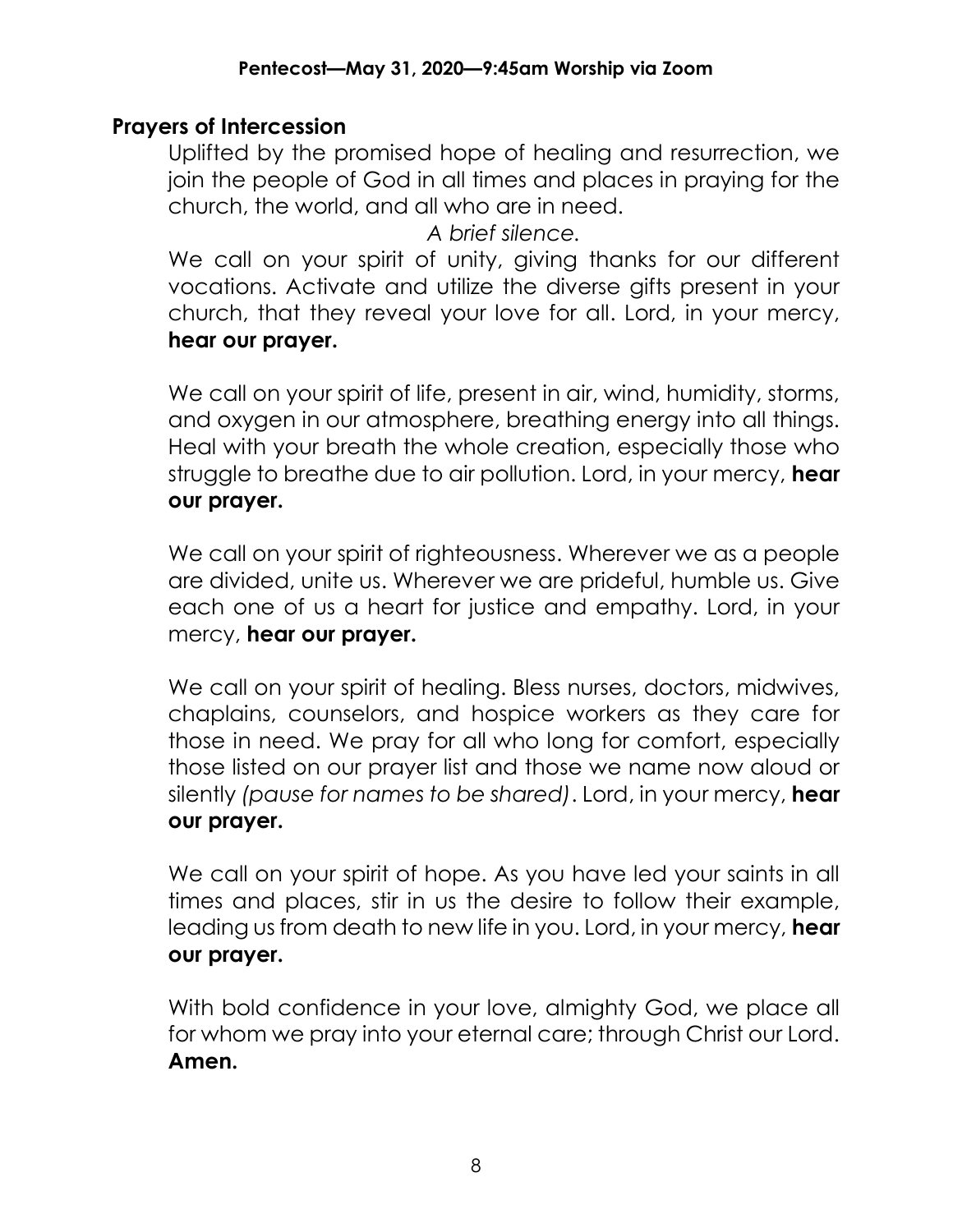## Peace

# + Thanksgiving+

# **Offering**

While we are not gathering together in person, please continue to support the mission of the church as you are able. Electronic donations can be made at https://tithe.ly/give\_new/www/#/tithely/give-one-time/475611. Checks can be also be sent to church: 521 Providence Rd, Chesapeake, VA 23325

# Offering Prayer

God of hope, we give you thanks for the gift of empty tomb and the risen Lord. We give you thanks for all of the financial gifts shared this week in support of the ministry at Grace. We give you thanks for all of the people who have shared their time, wisdom and creativity to be your hands and voice in the world. We may not be able to gather in-person, but no matter where we are physically, we are church together as we share our gifts to be God's people in our local community and throughout the world. Amen.

# Thanksgiving for the Word

Praise and thanks to you, holy God, for by your Word you made all things: you spoke light into darkness, called forth beauty from chaos, and brought life into being. For your Word of life, O God, we give you thanks and praise.

By your Word you called your people Israel to tell of your wonderful gifts: freedom from captivity, water on the desert journey, a pathway home from exile, wisdom for life with you. For your Word of life, O God, we give you thanks and praise.

Through Jesus, your Word made flesh, you speak to us and call us to witness: forgiveness through the cross, life to those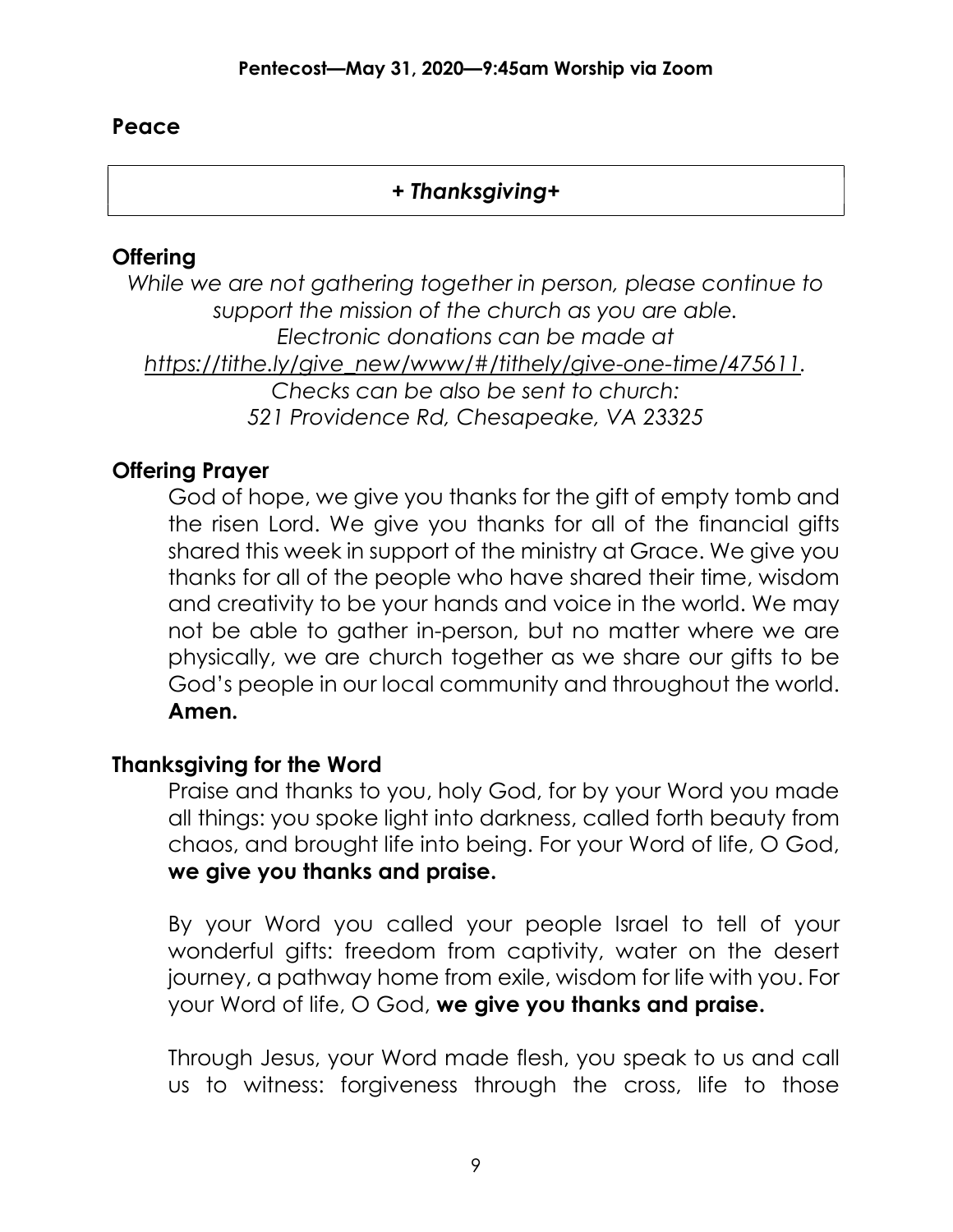entombed by death, the way of your self-giving love. For your Word of life, O God, we give you thanks and praise.

Send your Spirit of truth, O God; rekindle your gifts within us: Send your Spirit of truth, O God; rekindle your gifts within us: renew our faith, increase our hope, and deepen our love, for the sake of a world in need. Faithful to your Word, O God, draw near to all who call on you; through Jesus Christ, our Savior and Lord, to whom, with you and the Holy Spirit, be honor and glory forever. **Amen.** 

## Lord's Prayer

Gathered into one by the Holy Spirit, let us pray as Jesus taught us.

Our Father, who art in heaven,

hallowed be thy name,

thy kingdom come,

thy will be done, on earth as it is in heaven.

Give us this day our daily bread;

and forgive us our trespasses,

as we forgive those who trespass against us;

and lead us not into temptation

but deliver us from evil.

For thine is the kingdom,

and the power, and the glory,

forever and ever. Amen.

+ Sending +

God blesses us and sends us in mission to the world.

## Blessing

May the One who brought forth Jesus from the dead raise you to new life, fill you with hope, and turn your mourning into dancing. Almighty God, Father, + Son, and Holy Spirit, bless you now and forever. **Amen**.

# Announcements